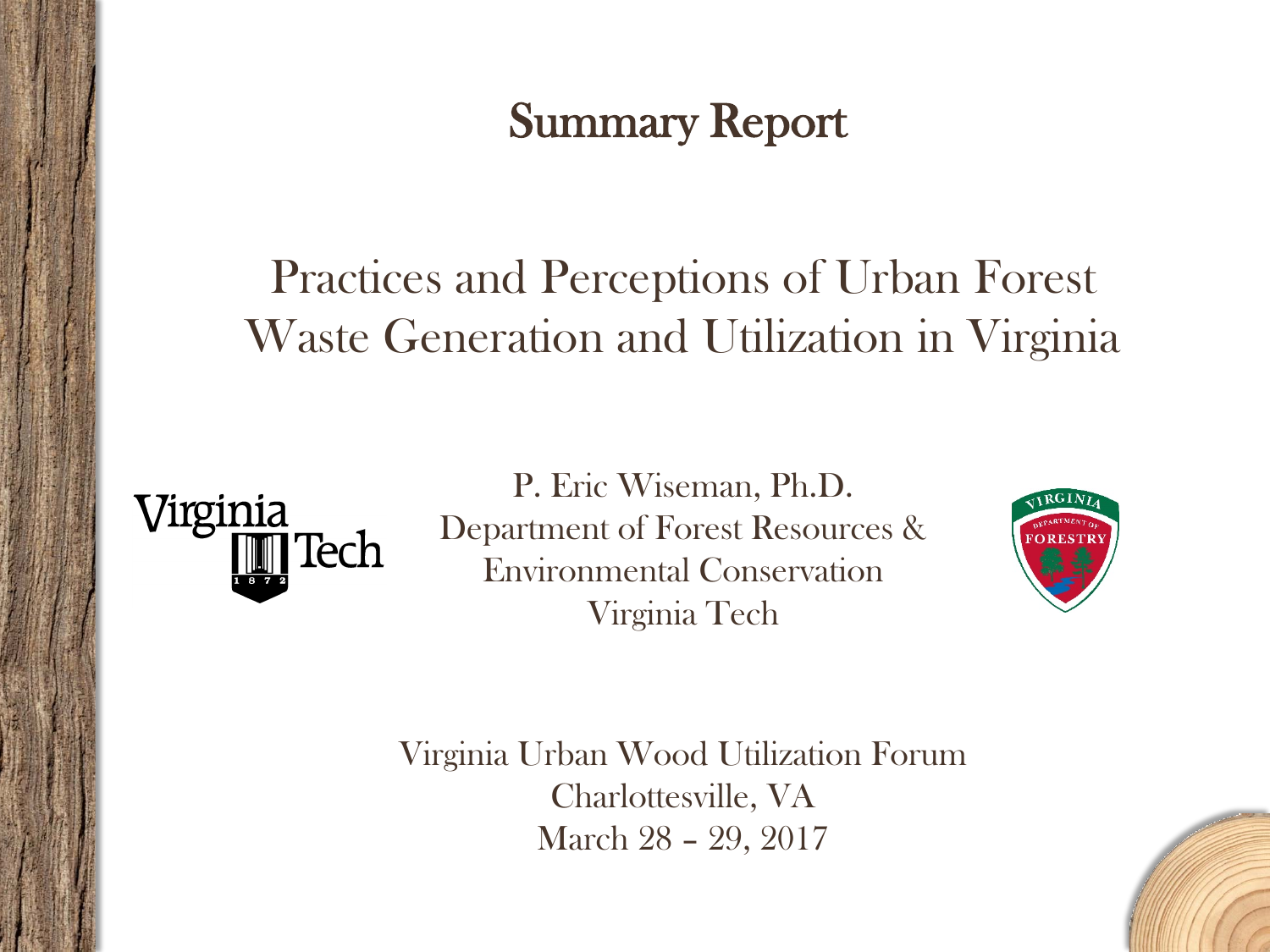#### **Overview**

o Background and rationale for study

o Study methods

- o Key study findings
- o Conclusions and Q & A

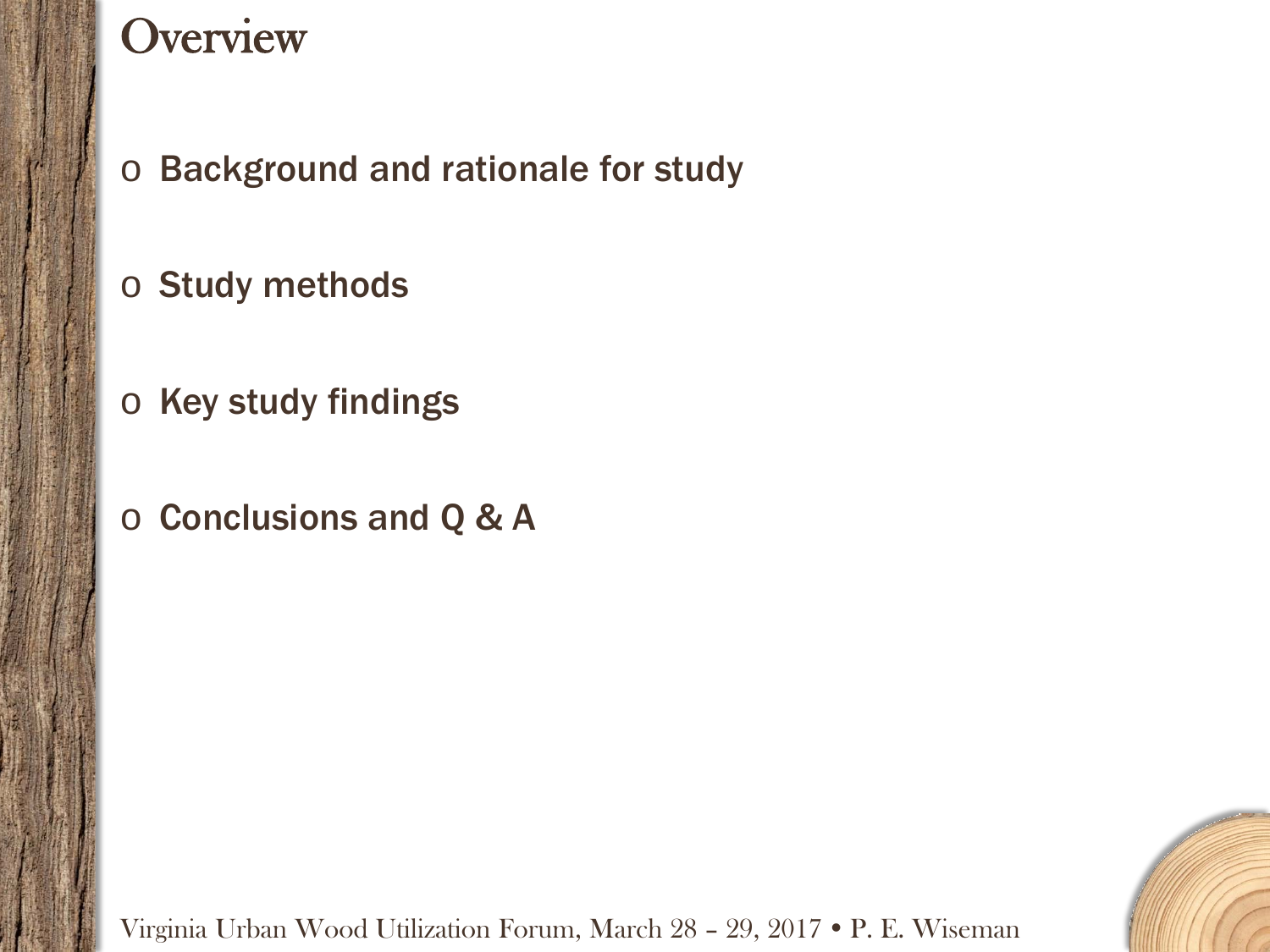# Background and Rationale for Study

- o **Issue:** no statewide empirical information about urban forest waste generation and utilization
- o Need: solid information to guide technical assistance and capacity building across the state
- o **Study goals:** 
	- $\circ$  Identify the origin and fate of urban forest waste (UFW)
	- o Estimate the amount of UFW generated by primary public and private urban forestry operations
	- $\circ$  Identify the urban forest products (UFP) created when UFW is utilized rather than disposed
	- o Understand the perceptions of urban forestry operators toward UFW and UFP

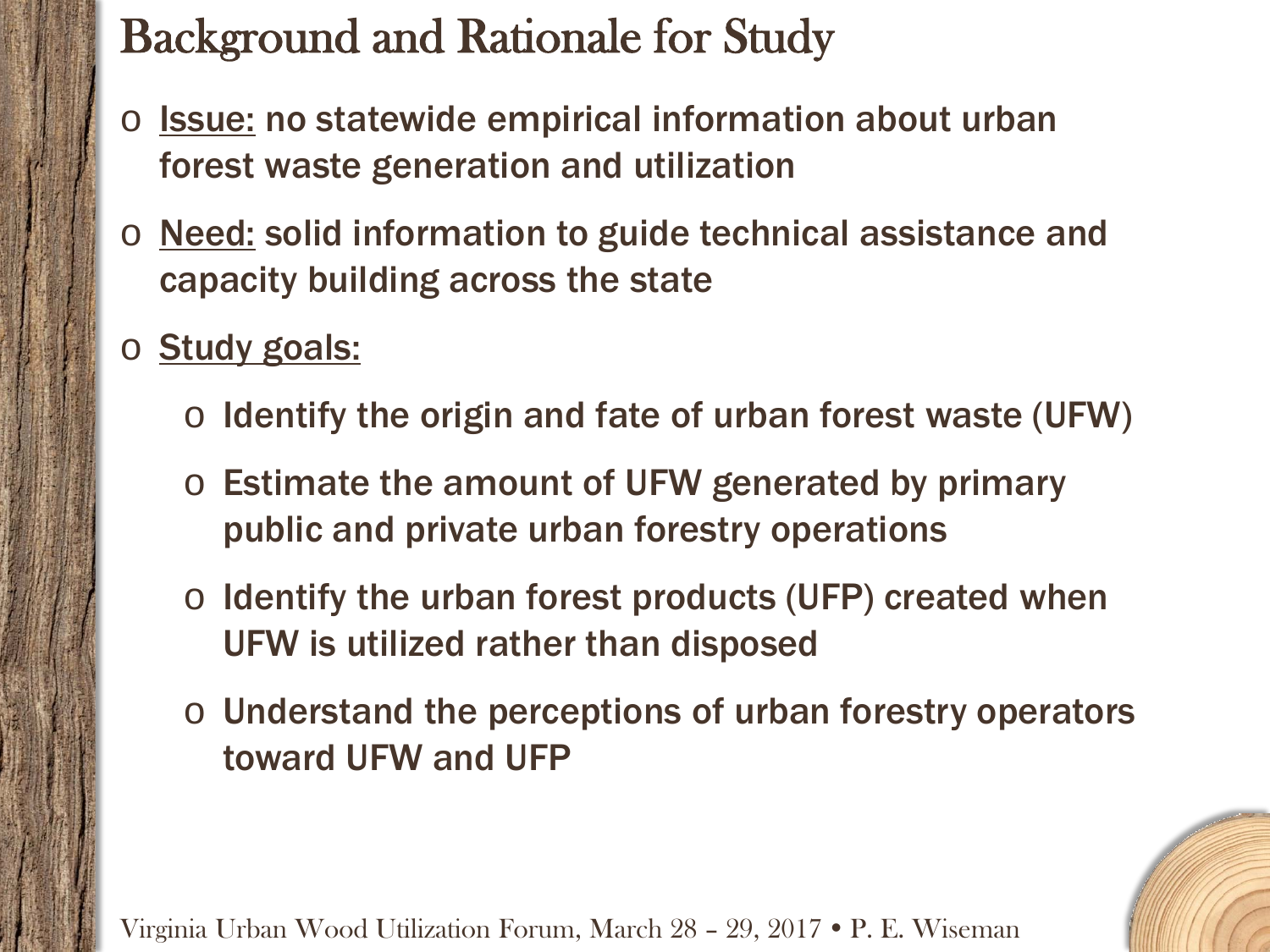### Study Methods

#### CONCEPTUAL MODEL



UFW Utilization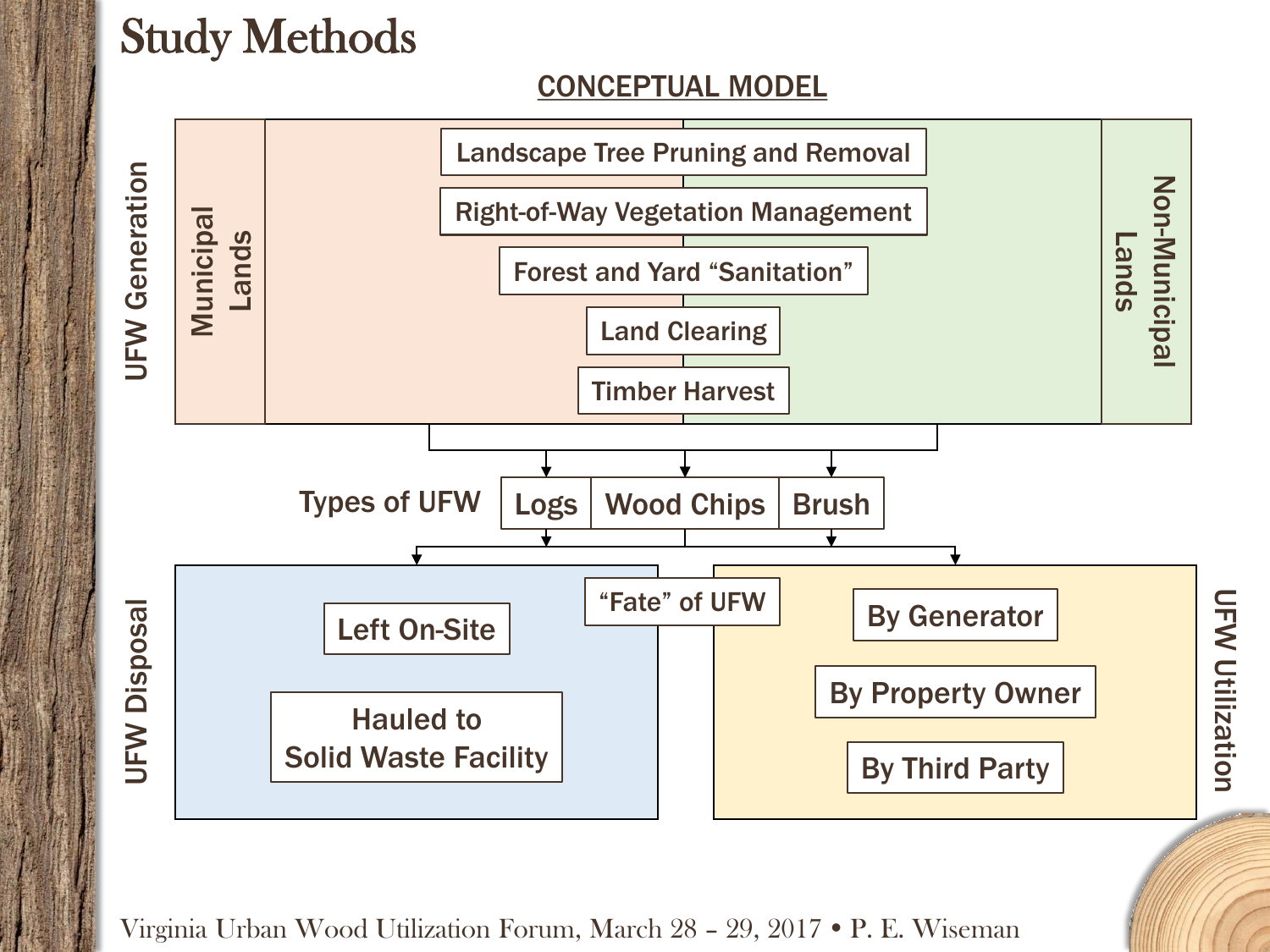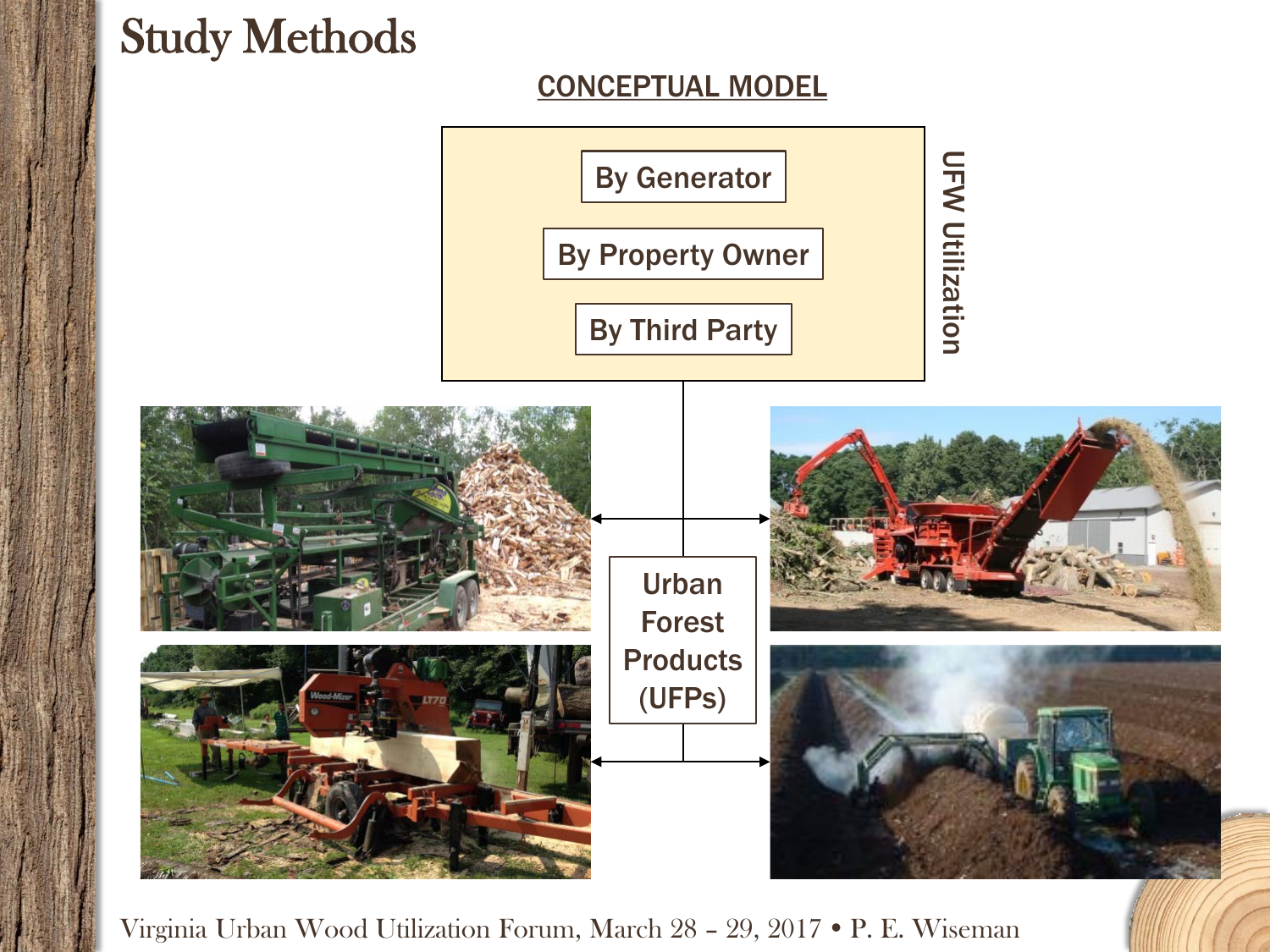# Study Methods

#### STUDY POPULATION AND SAMPLING FRAME

- o 91 "urban" municipalities
	- o All independent cities (38)
	- $\circ$  All incorporated towns >2.5k population (48)
	- $\circ$  All counties >826 persons per sq. mile (5)
- $\circ$  828 ISA Certified Arborists with VA mailing address

61%

Resp.

#### Municipal Employees:

- Urban foresters
- **City arborists**
- Horticulturalists
- Parks & rec. administrators
- Public works administrators
- City/town/county managers
- City/town/county planners

#### Private Arborists:

- Tree care companies
- Landscape companies
- **Electric service providers**
- VDOT employees
- **Institutions**
- **Universities**
- **Arboreta**



o Web-based survey conducted in spring of 2014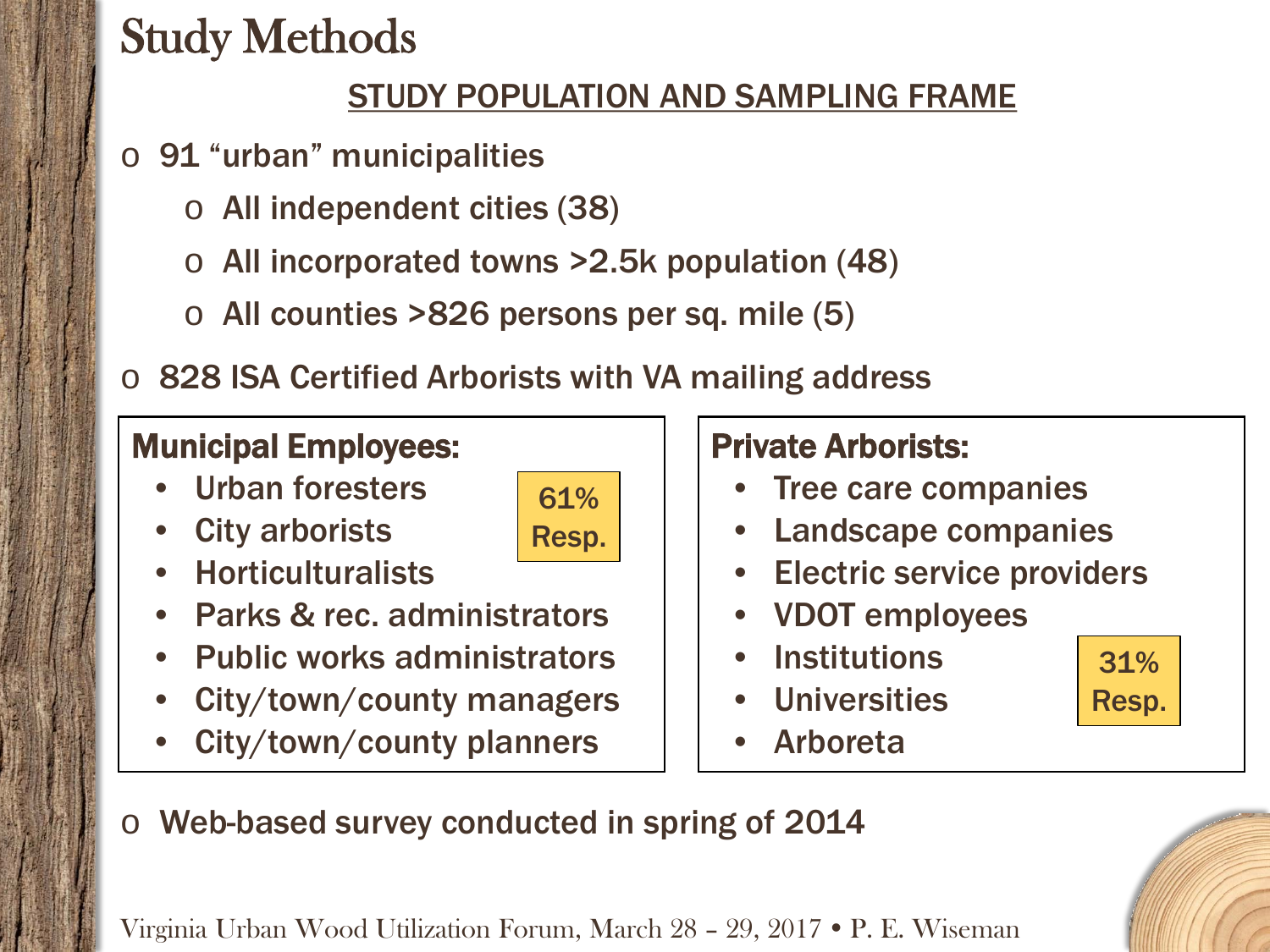Do operators know how much UFW they are generating?

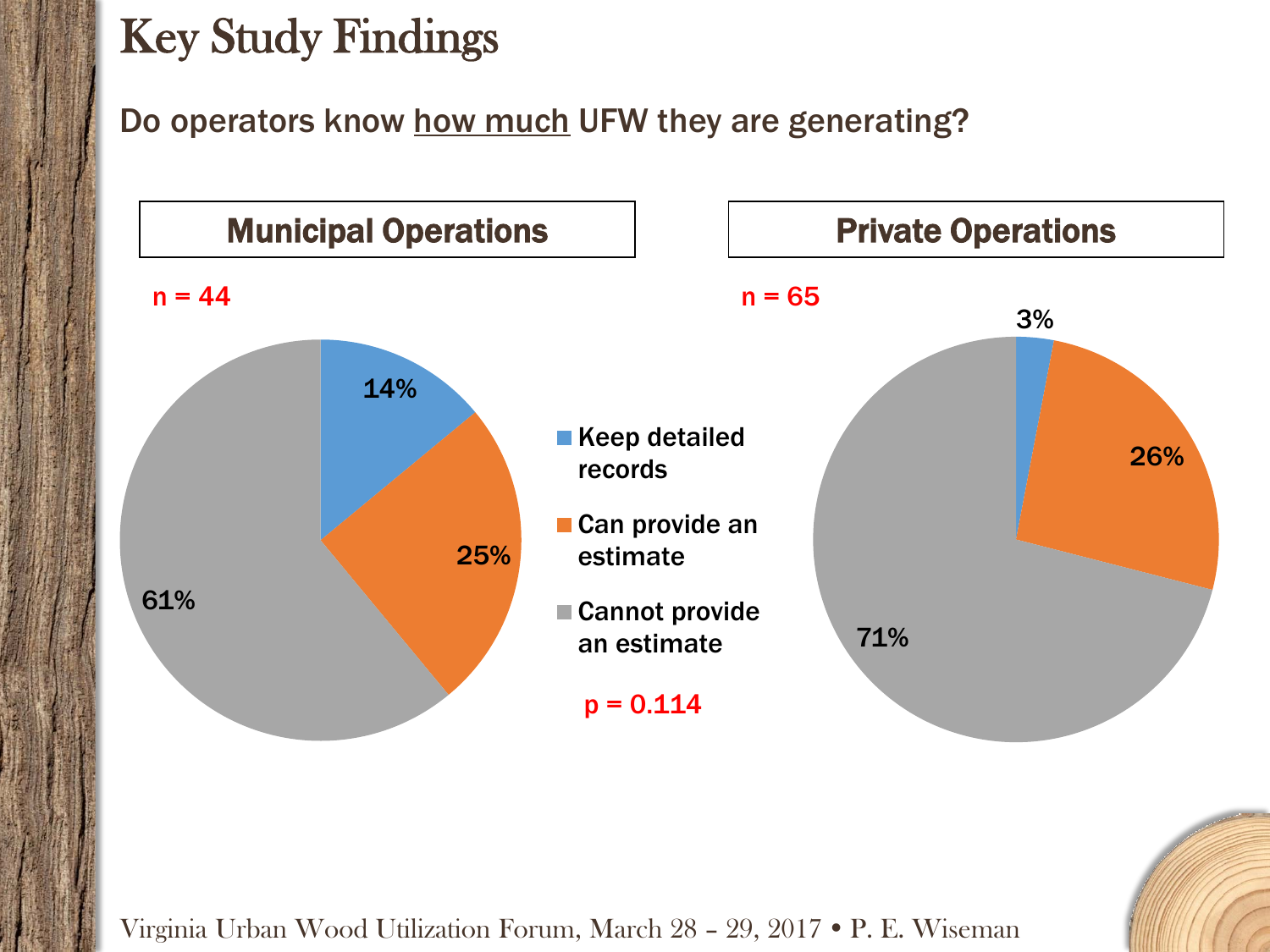#### Do operators know the fate of the UFW they are generating?

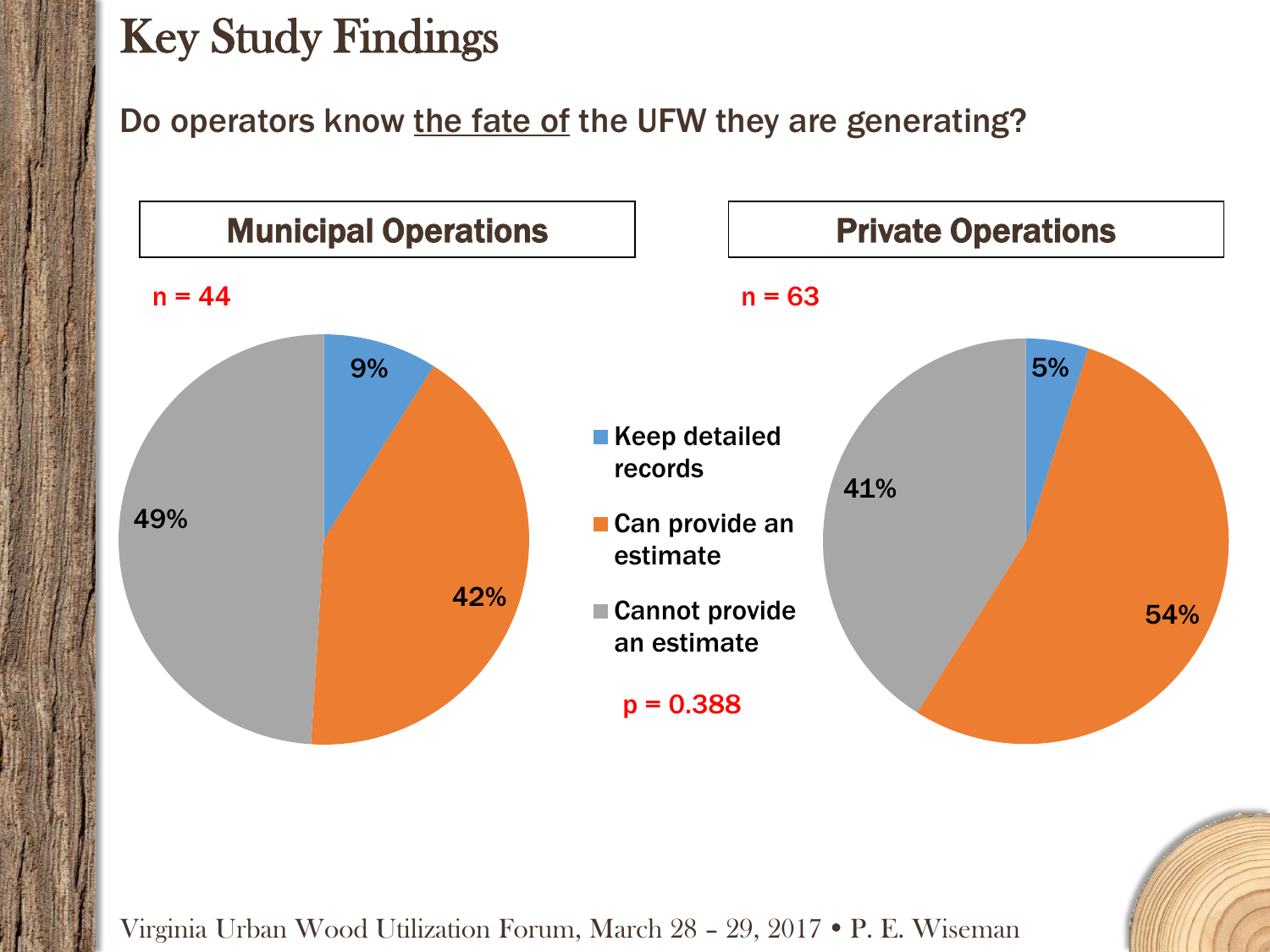What is the fate of logs generated as UFW by these operators?

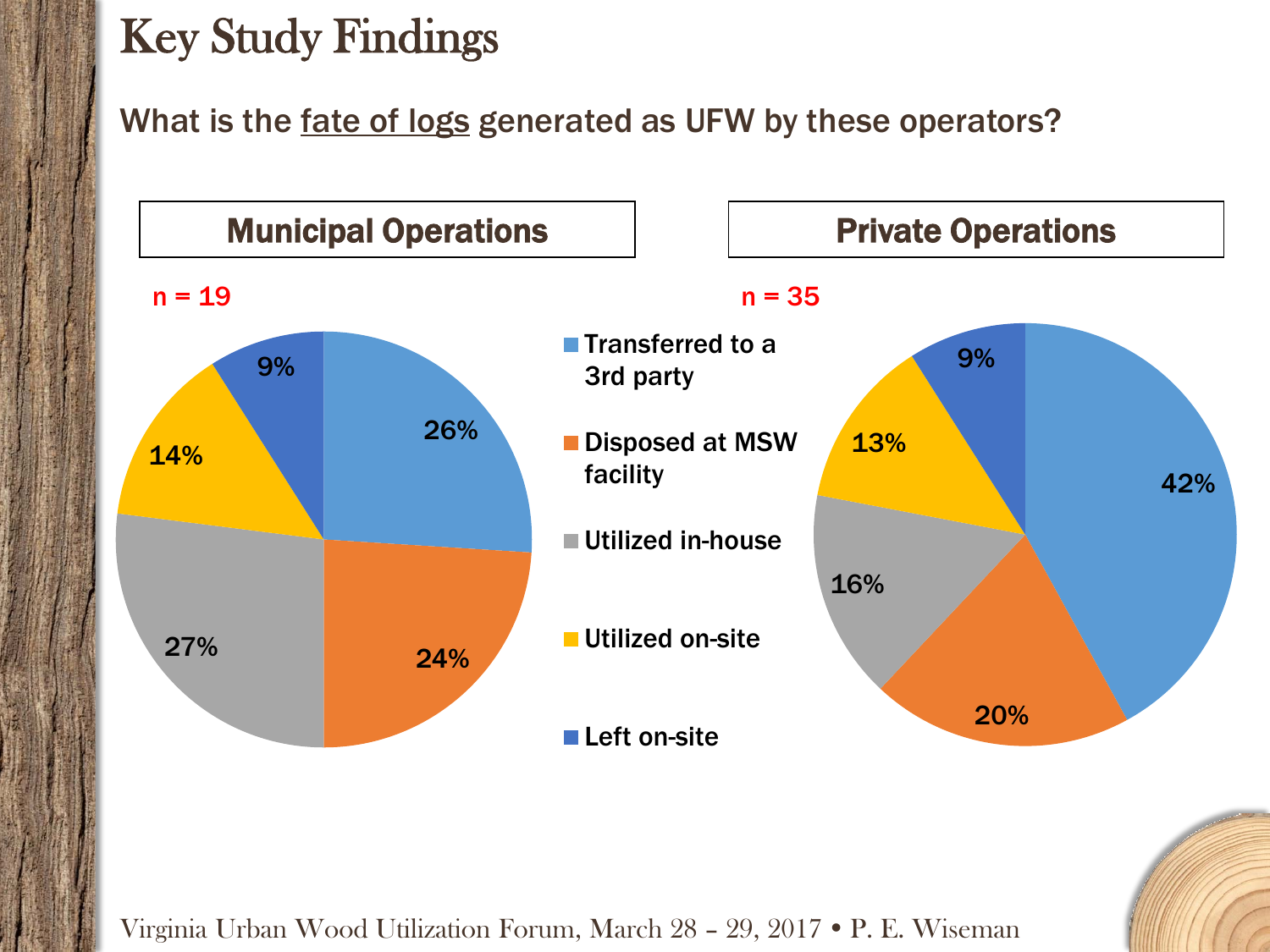What UFPs are created from the logs that are utilized?

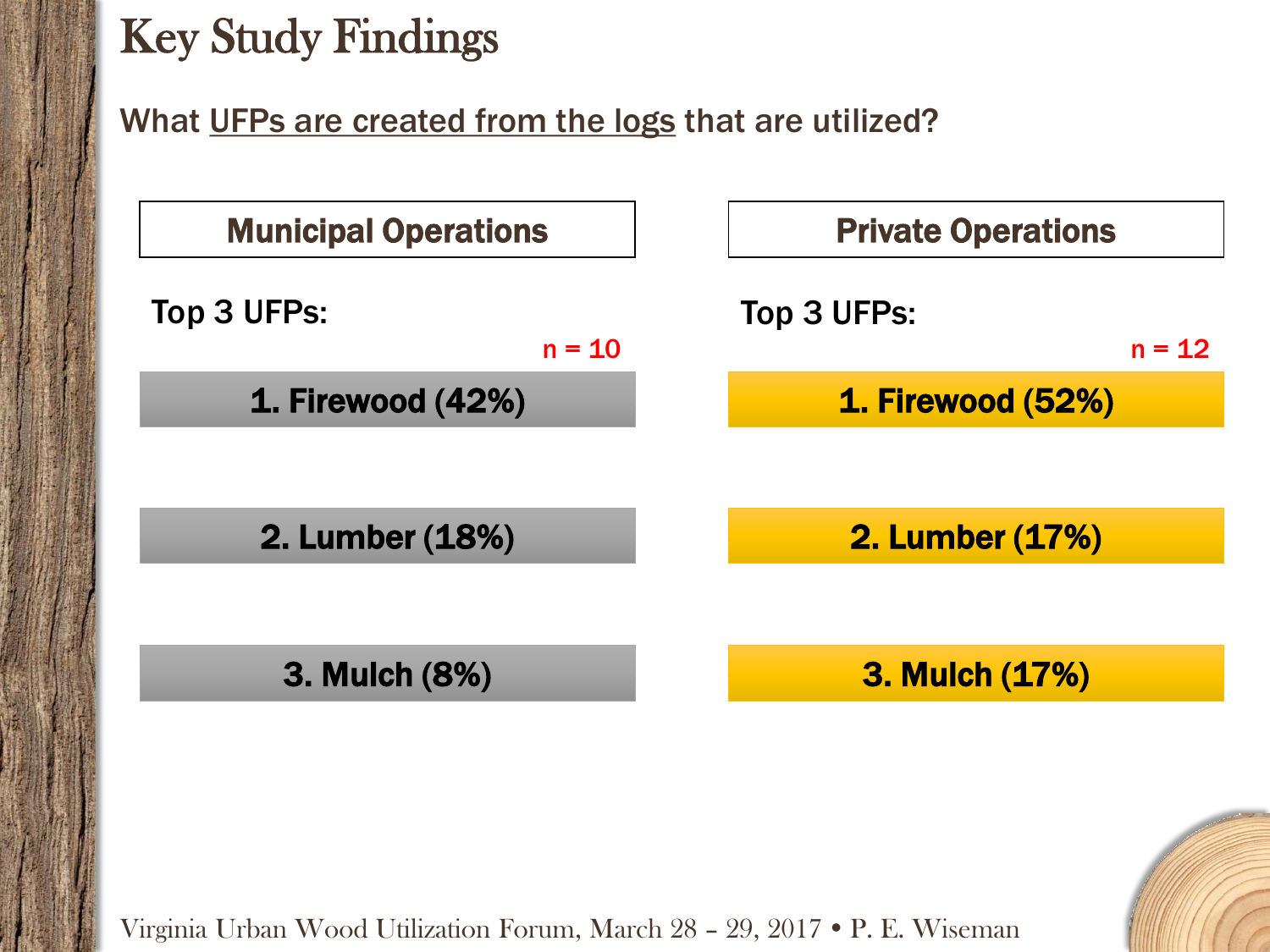What is the fate of wood chips generated as UFW by these operators?

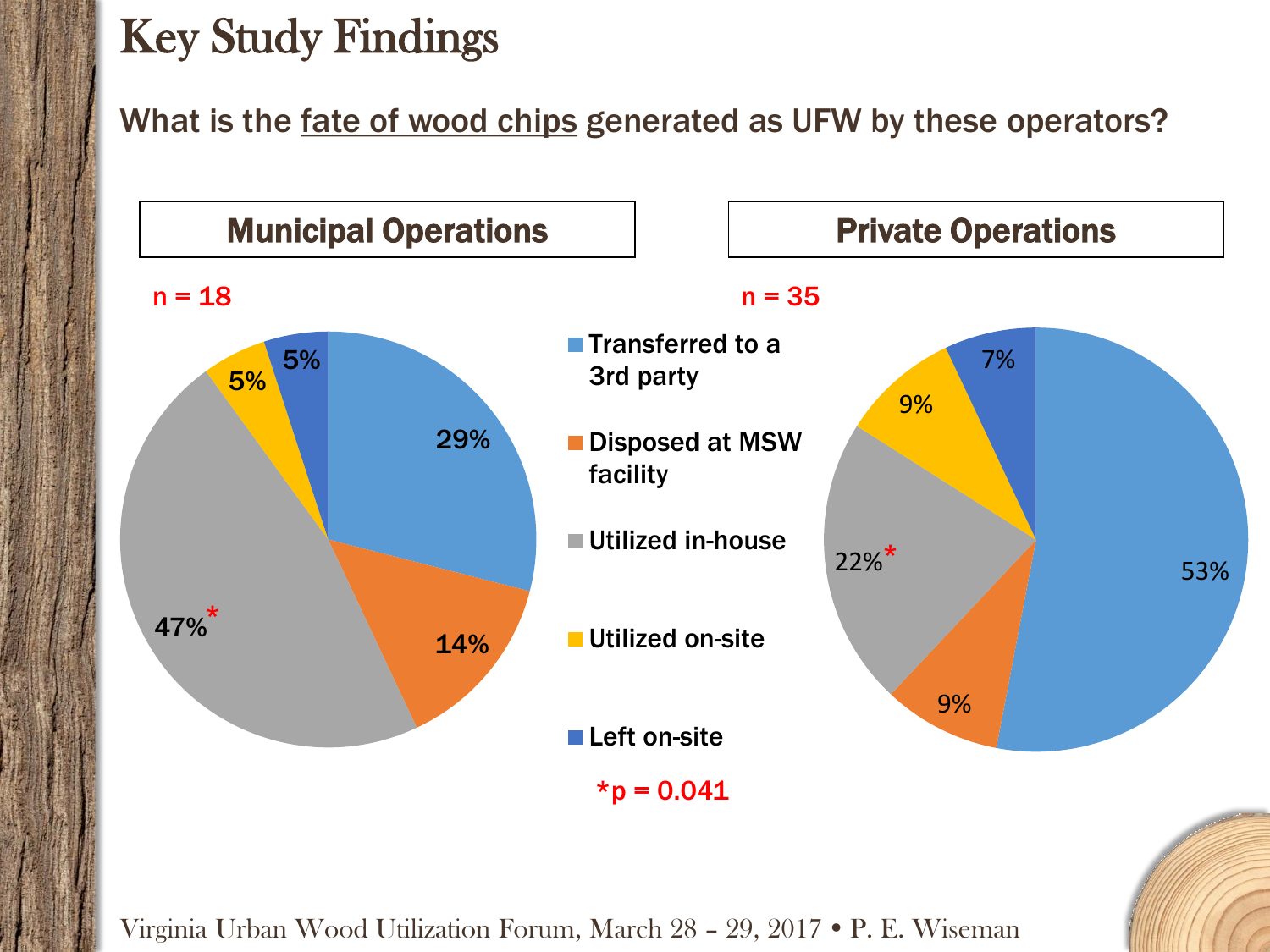What UFPs are created from the wood chips that are utilized?

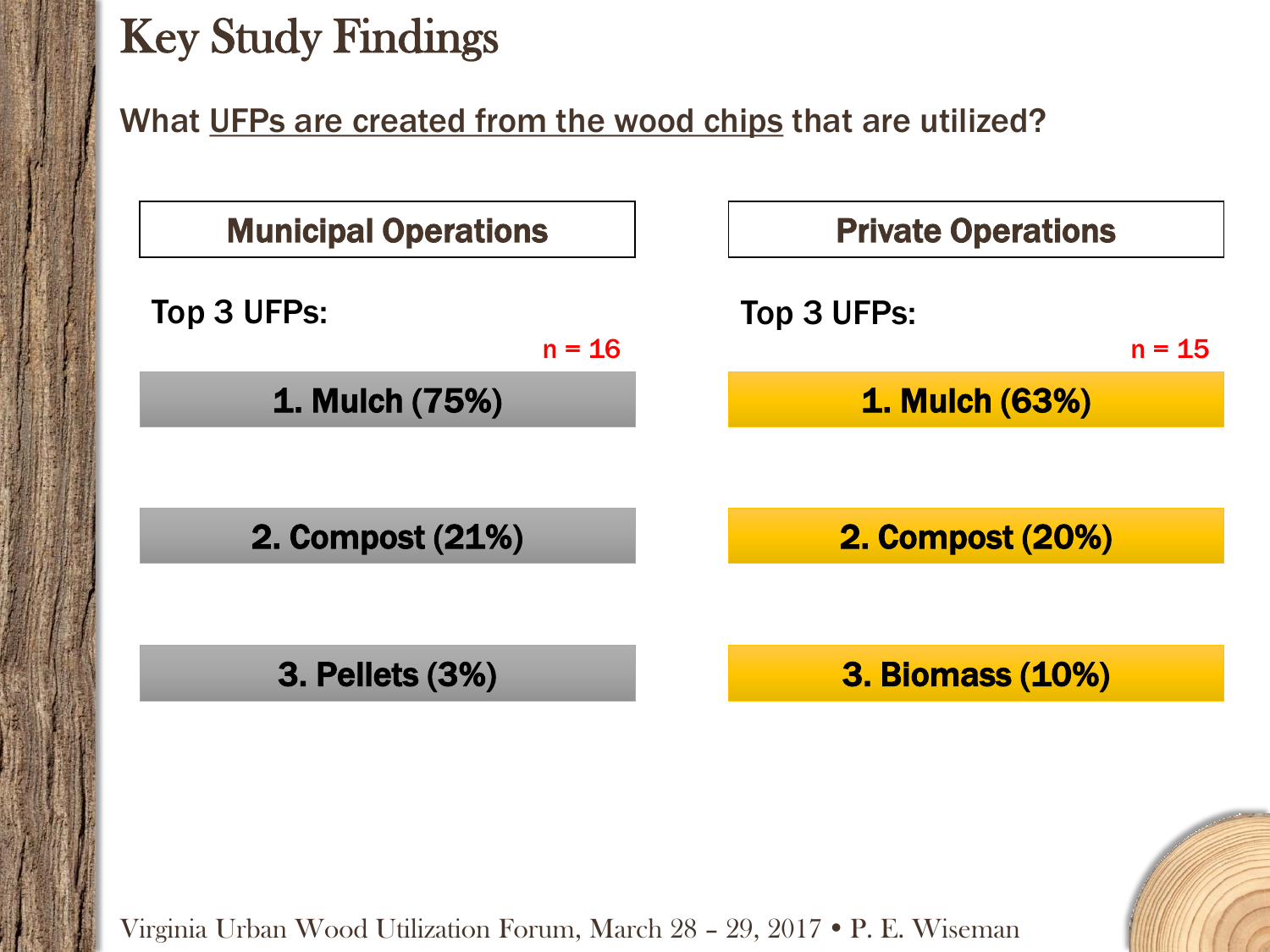What is the fate of brush generated as UFW by these operators?

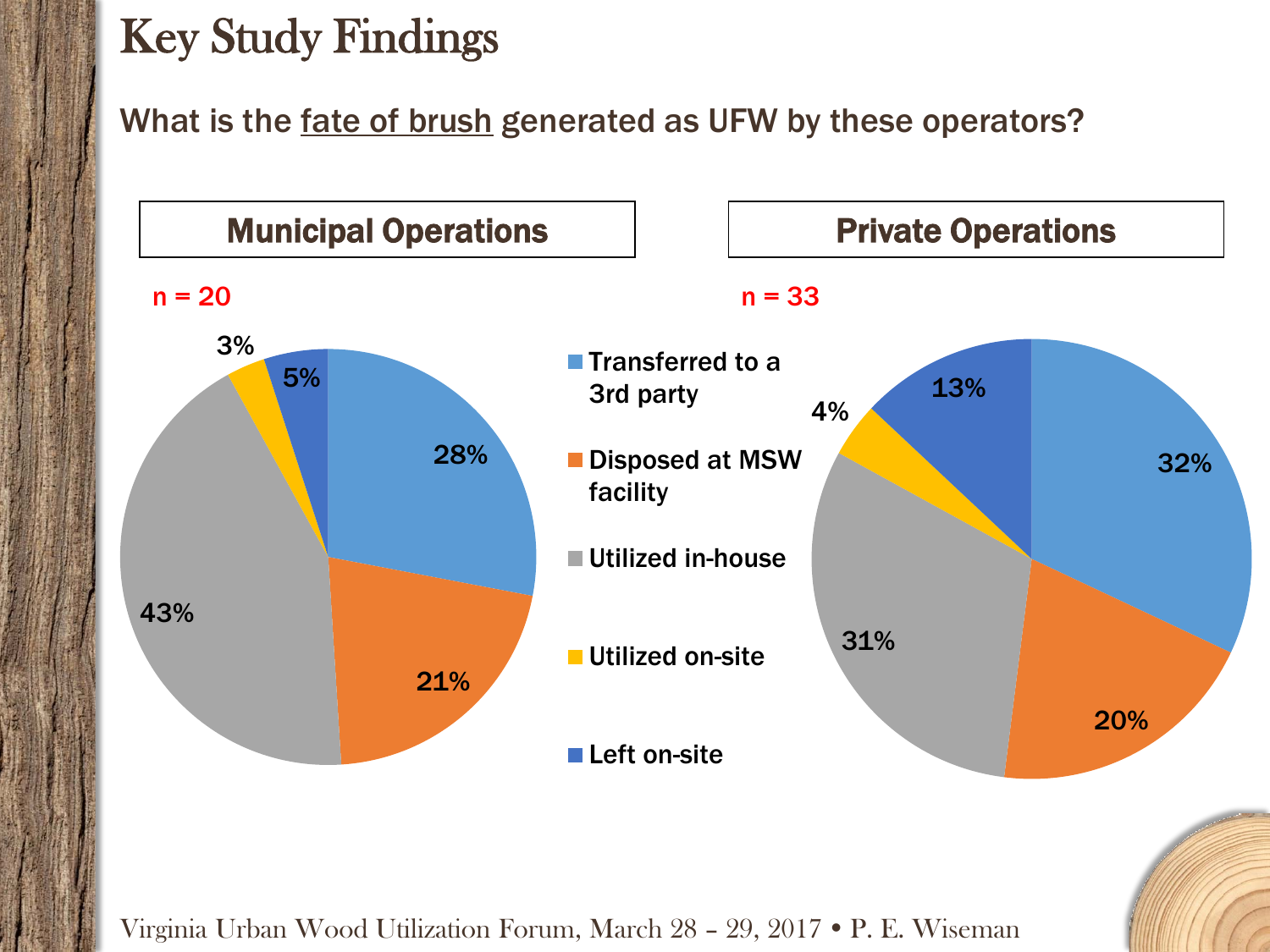#### What UFPs are created from the brush that is utilized?

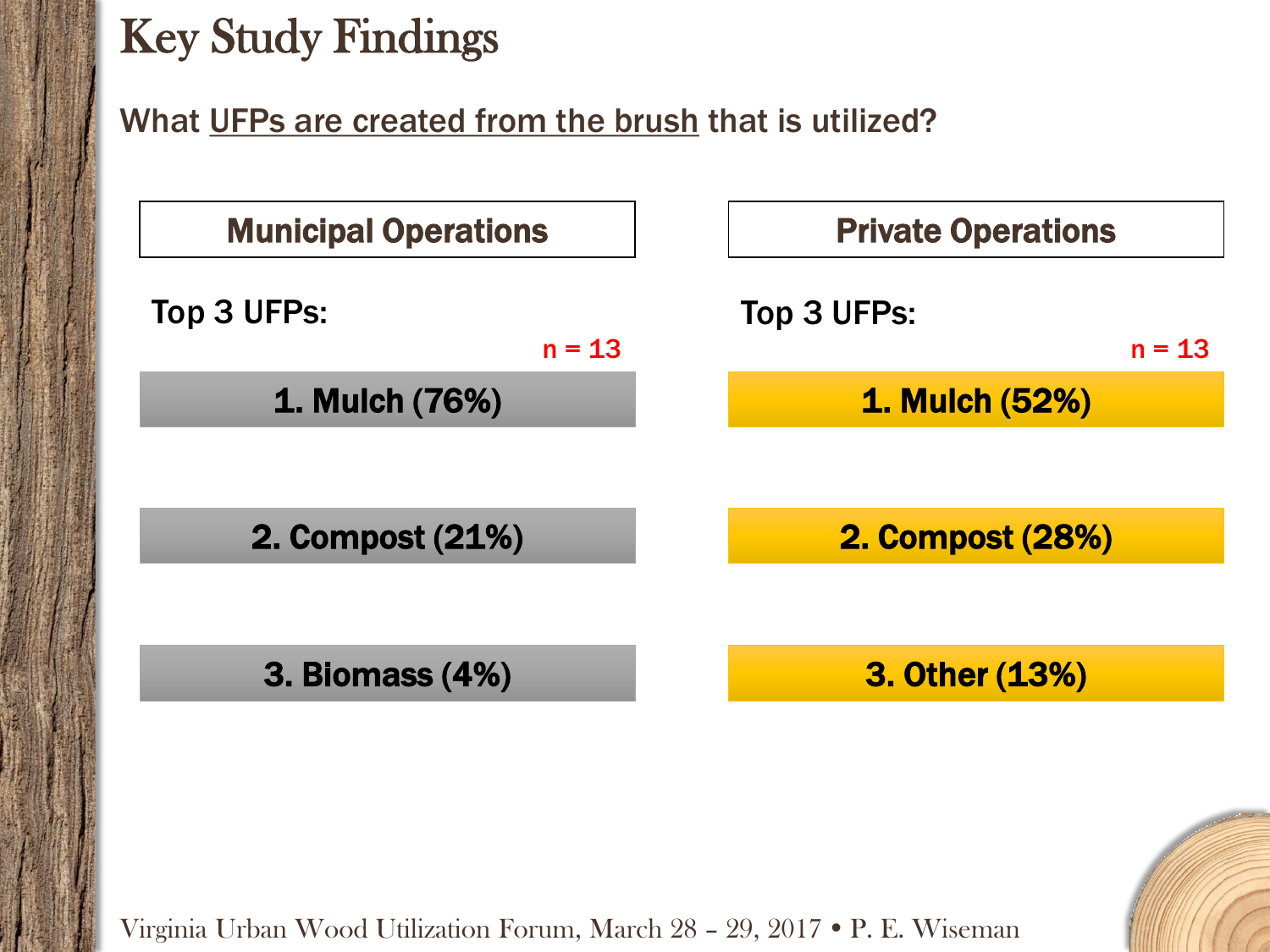#### How do operators perceive UFW utilization?

Level of agreement scale:  $1 =$  strongly agree,  $2 =$  somewhat agree,  $3 =$  neither agree nor disagree, 4 = somewhat disagree, 5 = strongly disagree.

| My operation seeks to increase                                                                                            | Municipal $(n=53)$ |      |         | Private $(n=162)$ |      |       | $p-$               |
|---------------------------------------------------------------------------------------------------------------------------|--------------------|------|---------|-------------------|------|-------|--------------------|
| UFW utilization                                                                                                           | Mean               | Mode | Range   | Mean              | Mode | Range | value <sup>1</sup> |
| for environmental reasons                                                                                                 | 2.08               | 2    | $1 - 4$ | 2.28              | 2    | $1-5$ | 0.403              |
| for financial reasons                                                                                                     | 2.36               | 2,3  | $1 - 4$ | 2.69              | 2    | $1-5$ | 0.275              |
| tor logistical reasons                                                                                                    | 2.42               | 2,3  | $1 - 4$ | 2.49              | 3    | $1-5$ | 0.559              |
| for regulatory reasons                                                                                                    | 2.70               | 3    | $1 - 4$ | 2.95              | 3    | $1-5$ | 0.273              |
|                                                                                                                           | Municipal (n=52)   |      |         | Private $(n=153)$ |      |       | $p-$               |
| Urban forest waste                                                                                                        | Mean               | Mode | Range   | Mean              | Mode | Range | value              |
| utilization will be a major<br>issue for the urban forestry<br>industry in the future<br>utilization is a major issue for | 2.15               | 2    | $1 - 4$ | 1.97              | 2    | $1-5$ | 0.332              |
| the urban forestry industry<br>currently                                                                                  | 2.40               | 2    | $1 - 4$ | 2.25              | 2    | $1-5$ | 0.293              |
| utilization is important to my<br>clients                                                                                 | 2.88               | 2    | $1-5$   | 2.70              | 3    | $1-5$ | 0.084              |
| disposal is a major cost for<br>my operation                                                                              | 3.19               | 4    | $1-5$   | 2.95              | 3    | $1-5$ | 0.299              |
| utilization is a major revenue<br>source for my operation                                                                 | 4.04               | 4    | $1-5$   | 3.87              | 4    | $1-5$ | 0.557              |

<sup>1</sup> P-values indicate the difference in response distributions between municipal and private responses across all question options.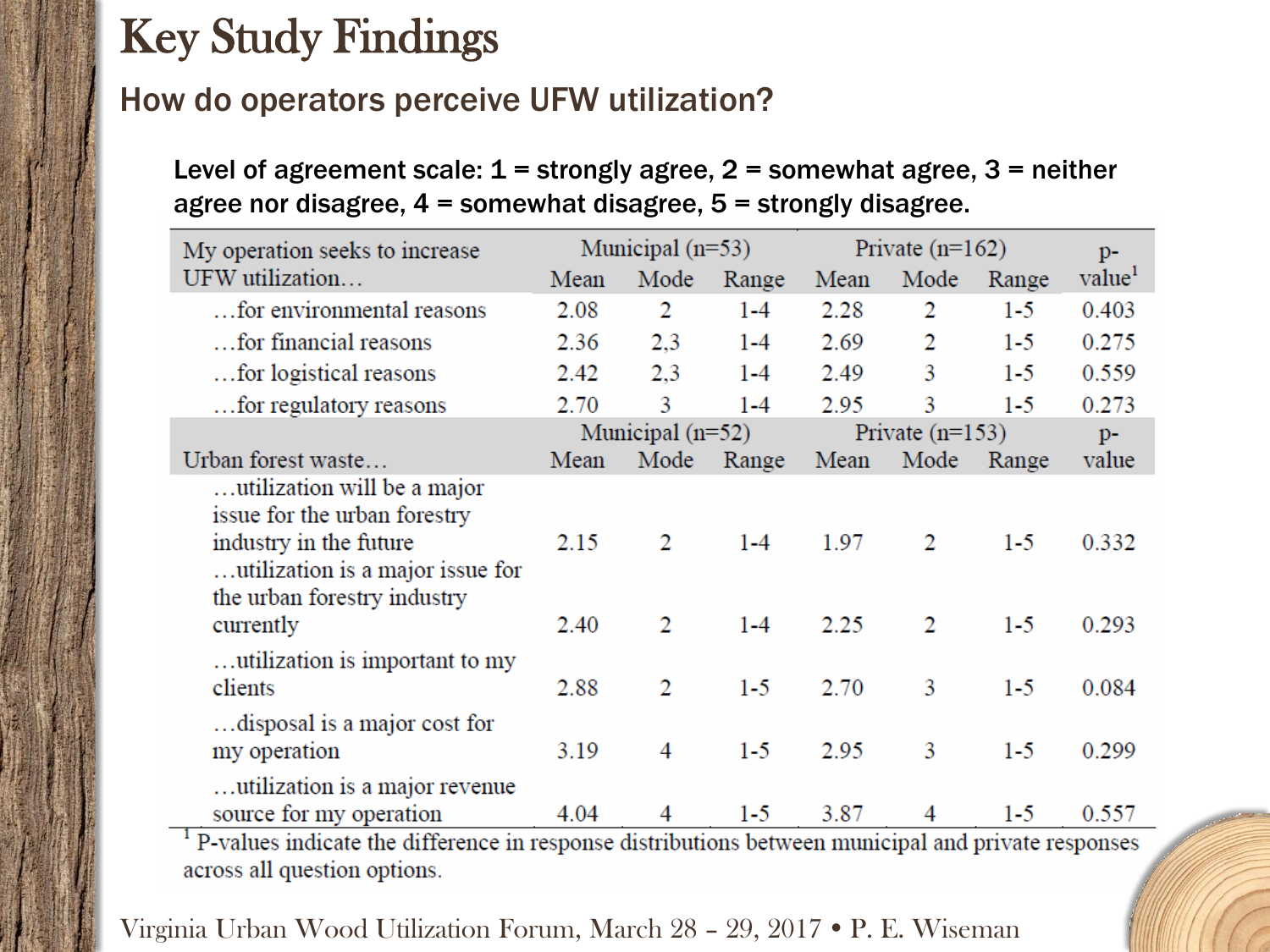or shipping costs (44%)

What do operators perceive as incentives for increasing UFW utilization?

| <b>Municipal Operations</b>                                               | <b>Privat</b>                            |
|---------------------------------------------------------------------------|------------------------------------------|
| Top 3 incentives:<br>$n = 52$                                             | Top 3 incent                             |
| 1. Avoidance of<br>disposal fees (79%)                                    | 1. Avoidance<br>disposal <b>disposal</b> |
| 2. Environmental sustainability<br>of the operation or<br>community (69%) | 2. Environme<br>of the ope<br>commun     |
| 3. Avoidance of transportation                                            | 3. Avoidance                             |

#### e Operations

ives:

 $n = 137$ 

 $e$  of fees (69%)

ental sustainability eration or ity (67%)

e of transportation or shipping costs (53%)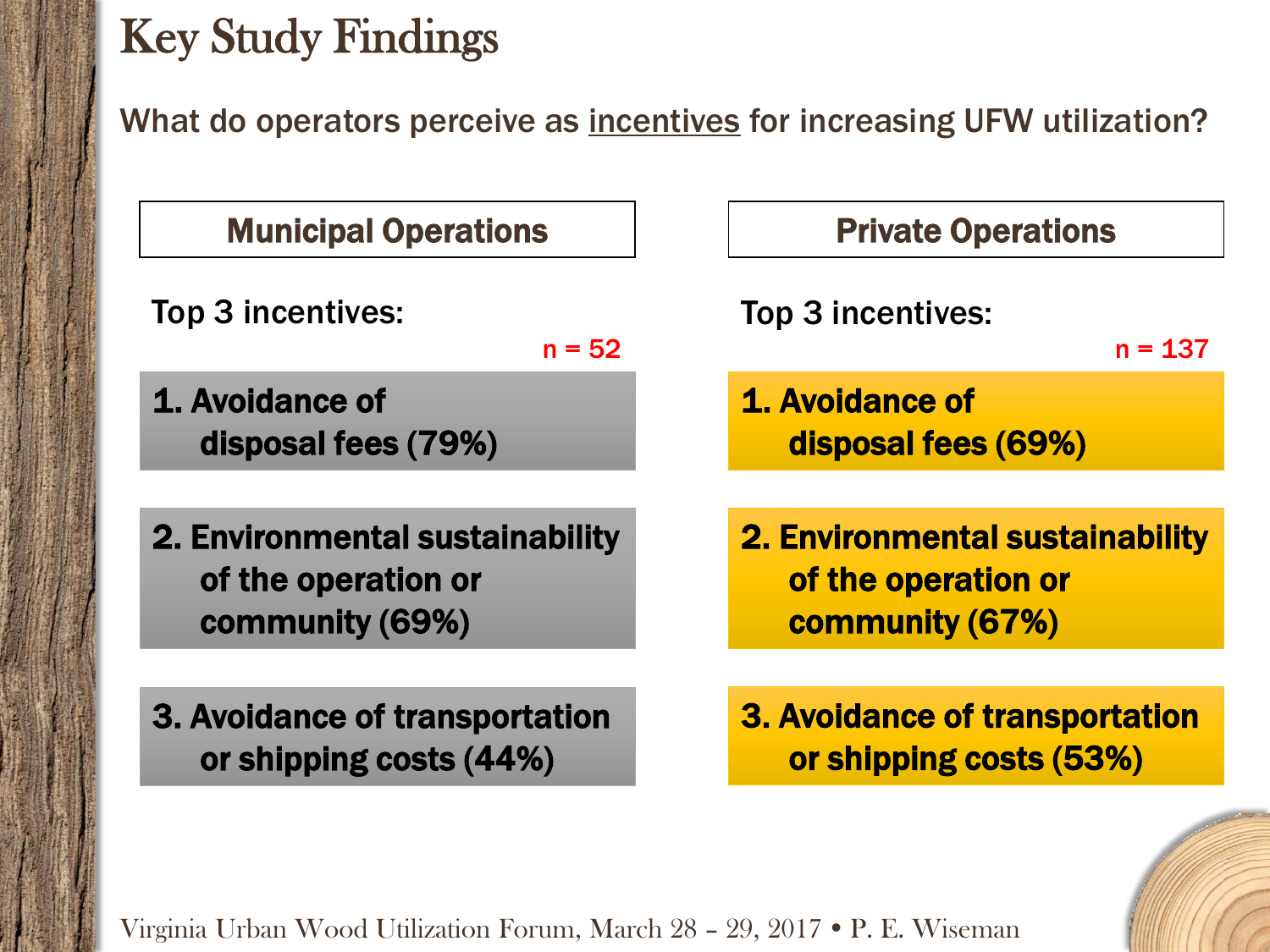What do operators perceive as **barriers** for increasing UFW utilization?

 $n = 137$ 

| <b>Private Operations</b>                                                       |  |  |  |
|---------------------------------------------------------------------------------|--|--|--|
| <b>Top 3 barriers:</b><br>$n = 13$                                              |  |  |  |
| 1. Lack of local processors of<br><b>UFW (48%)</b>                              |  |  |  |
| 2. Lack of in-house space for<br>stockpiling UFW (41%)                          |  |  |  |
| 3. Logistical difficulties of<br><b>transporting UFW to</b><br>processors (40%) |  |  |  |
|                                                                                 |  |  |  |